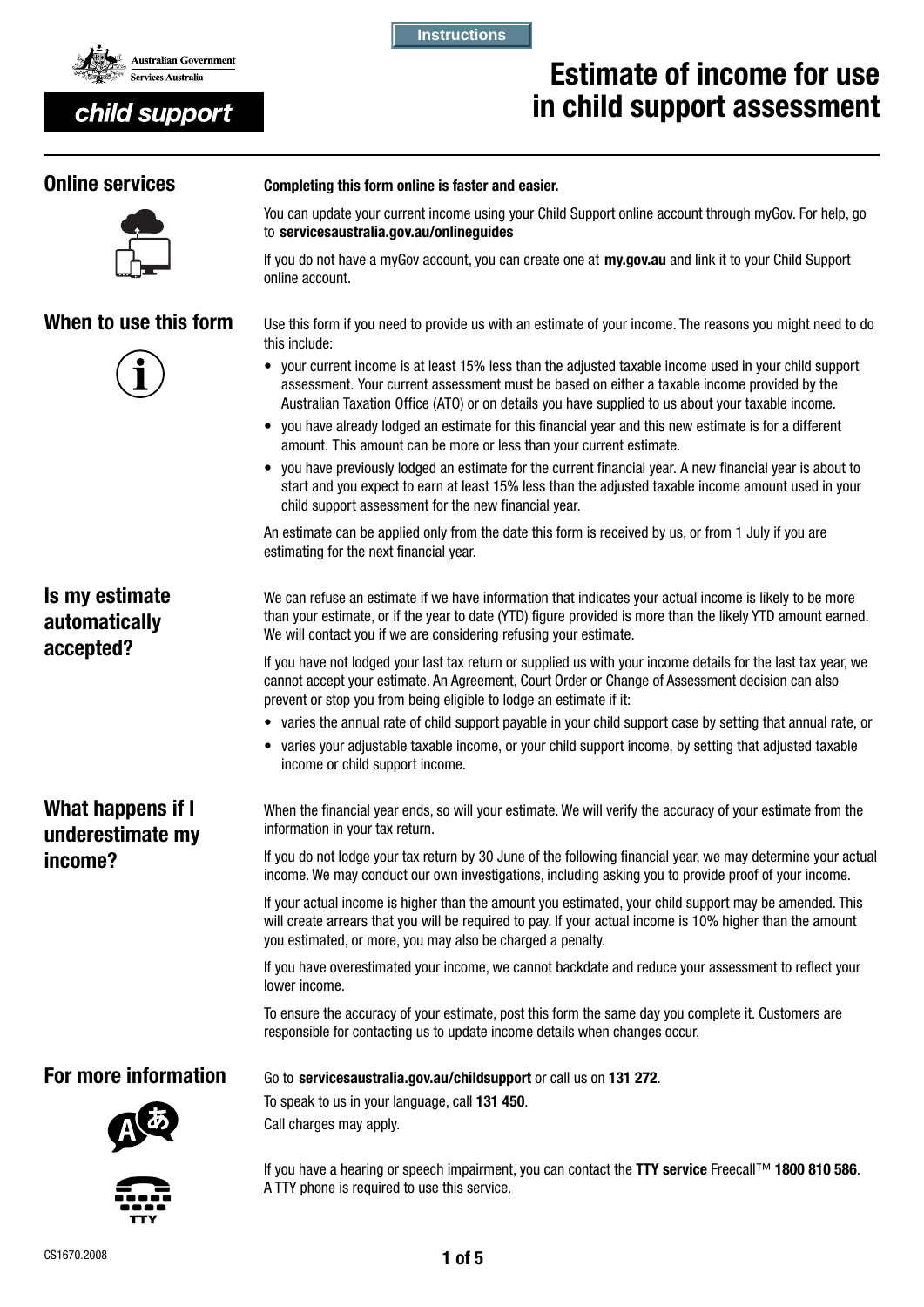

child support

# Estimate of income for use in child support assessment

|                                                                | <b>Filling in this form</b>                                                               | Work phone number |                                                                                                                                        |                                                          |  |  |  |  |
|----------------------------------------------------------------|-------------------------------------------------------------------------------------------|-------------------|----------------------------------------------------------------------------------------------------------------------------------------|----------------------------------------------------------|--|--|--|--|
|                                                                | You can complete this form on your computer, print and sign it.                           |                   | Email                                                                                                                                  |                                                          |  |  |  |  |
|                                                                | If you have a printed form:                                                               |                   |                                                                                                                                        |                                                          |  |  |  |  |
|                                                                | • Use black or blue pen.                                                                  |                   |                                                                                                                                        |                                                          |  |  |  |  |
|                                                                | Print in BLOCK LETTERS.                                                                   | 8                 | Is this your first estimate for this financial year?                                                                                   |                                                          |  |  |  |  |
|                                                                | Where you see a box like this $\Box$ <b>Go to 1</b> skip to the question<br>number shown. |                   | $\bigcirc$ Go to next question<br>No l                                                                                                 |                                                          |  |  |  |  |
|                                                                |                                                                                           |                   | $\blacktriangleright$ Give details below<br>Yes I                                                                                      |                                                          |  |  |  |  |
| 1                                                              | Do you want to apply this estimate to all eligible cases?                                 |                   |                                                                                                                                        | Write the start date and end date of your estimate. Your |  |  |  |  |
| Call us on 131 272 to discuss your reasons.<br>No <sub>l</sub> |                                                                                           |                   | estimate will be applied until the end of the financial year in                                                                        |                                                          |  |  |  |  |
|                                                                | $\rightarrow$ Go to next question<br>Yes                                                  |                   | which your estimate commences.                                                                                                         |                                                          |  |  |  |  |
|                                                                | <b>Your details</b>                                                                       |                   | Today's date                                                                                                                           | End date                                                 |  |  |  |  |
| Your Child Support Reference Number (if known)<br>2            |                                                                                           |                   |                                                                                                                                        | 30 / 06 /                                                |  |  |  |  |
|                                                                |                                                                                           |                   | $\triangleright$ Go to 11<br>This is your estimate period.                                                                             |                                                          |  |  |  |  |
|                                                                |                                                                                           | 9                 | Have you already lodged an estimate for this financial year and                                                                        |                                                          |  |  |  |  |
| 3                                                              | Your name                                                                                 |                   | your income has changed since your estimate was lodged?                                                                                |                                                          |  |  |  |  |
|                                                                | Family name                                                                               |                   | $\bigcirc$ Go to next question<br>No l                                                                                                 |                                                          |  |  |  |  |
|                                                                |                                                                                           |                   | $\rightarrow$ Give details below<br>Yes I                                                                                              |                                                          |  |  |  |  |
|                                                                | First given name                                                                          |                   | Write the start date and end date of your estimate. Your<br>estimate will be applied until the end of the financial year in            |                                                          |  |  |  |  |
|                                                                |                                                                                           |                   | which your estimate commences.                                                                                                         |                                                          |  |  |  |  |
|                                                                |                                                                                           |                   | Date this change occurred<br>End date                                                                                                  |                                                          |  |  |  |  |
|                                                                | Second given name                                                                         |                   |                                                                                                                                        | 30 / 06 /                                                |  |  |  |  |
|                                                                |                                                                                           |                   | This is your estimate period.                                                                                                          | $\triangleright$ Go to 13                                |  |  |  |  |
| 4                                                              | Your date of birth                                                                        |                   |                                                                                                                                        |                                                          |  |  |  |  |
|                                                                |                                                                                           | 10                | Is a new financial year about to start and all of the following apply:<br>• you would like this estimate to start on 1 July of the new |                                                          |  |  |  |  |
|                                                                |                                                                                           |                   | financial year,                                                                                                                        |                                                          |  |  |  |  |
| 5                                                              | Your permanent address                                                                    |                   | you expect to earn at least 15% less than the adjusted                                                                                 |                                                          |  |  |  |  |
|                                                                |                                                                                           |                   | taxable income amount used in your child support<br>assessment?                                                                        |                                                          |  |  |  |  |
|                                                                |                                                                                           |                   | No $\Box$ Go to next question                                                                                                          |                                                          |  |  |  |  |
|                                                                | Postcode                                                                                  |                   | Give details below<br>Yes I                                                                                                            |                                                          |  |  |  |  |
|                                                                |                                                                                           |                   | Write the start date and end date of your estimate. Your                                                                               |                                                          |  |  |  |  |
| 6                                                              | Your postal address (if different to above)                                               |                   | estimate will be applied until the end of the financial year in<br>which your estimate commences.                                      |                                                          |  |  |  |  |
|                                                                |                                                                                           |                   | Start date                                                                                                                             | End date                                                 |  |  |  |  |
|                                                                |                                                                                           |                   |                                                                                                                                        |                                                          |  |  |  |  |
|                                                                | Postcode                                                                                  |                   | 01 / 07 /                                                                                                                              | 30 / 06 /                                                |  |  |  |  |
| 7                                                              | Your contact details                                                                      |                   | This is your estimate period.                                                                                                          | $\triangleright$ Go to 13                                |  |  |  |  |
|                                                                |                                                                                           | 11                | Will your estimate start on 1 July?                                                                                                    |                                                          |  |  |  |  |
|                                                                | Home phone number                                                                         |                   | No $\Box$ Go to next question                                                                                                          |                                                          |  |  |  |  |
|                                                                | Mobile phone number                                                                       |                   | $\bigcup$ Go to 13<br>Yes L                                                                                                            |                                                          |  |  |  |  |
|                                                                | CS1670.2008                                                                               |                   |                                                                                                                                        |                                                          |  |  |  |  |
|                                                                |                                                                                           | 2 of 5            |                                                                                                                                        |                                                          |  |  |  |  |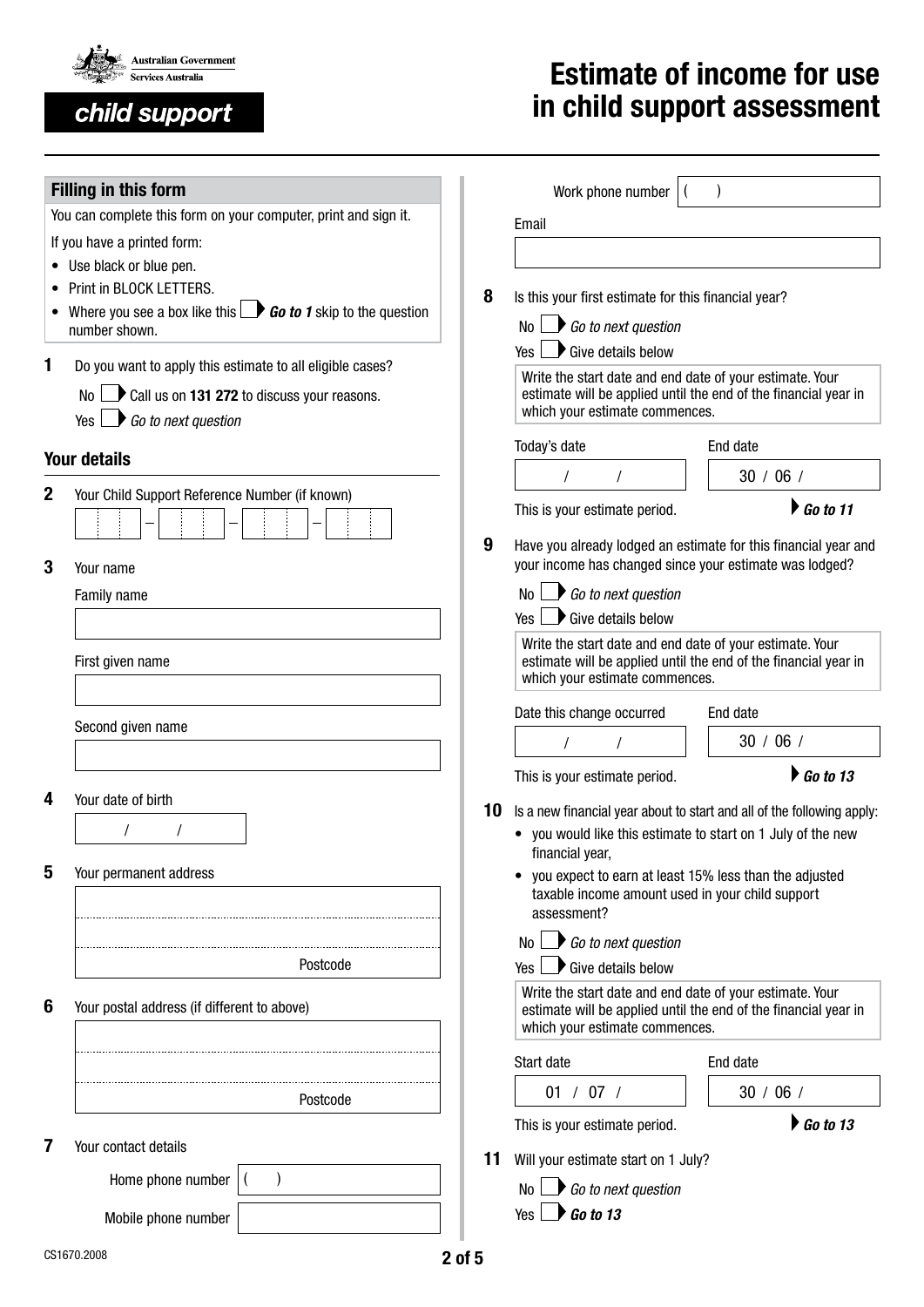### 12 What is your year to date (YTD) income?

You must provide your YTD income amount if this is your first estimate for the financial year and it will start after 1 July. The YTD income is the amount you have earned from 1 July to the day before your initial estimate is lodged.

Your YTD income amount needs to be accurate as we will use this information to verify your estimate after the financial year has ended. Do not include:

- amounts released as part of the First Home Super Saver Scheme
- payments from the National Disability Insurance Scheme
- payments from the National Redress Scheme.

|              | 01 / 07 /<br>My YTD income period is from<br>to                                                                                                                                                                                                                           |    |  |  |  |  |  |  |  |  |  |  |
|--------------|---------------------------------------------------------------------------------------------------------------------------------------------------------------------------------------------------------------------------------------------------------------------------|----|--|--|--|--|--|--|--|--|--|--|
| a            | <b>Total salary and wage income</b><br>Include salary, wages and allowances                                                                                                                                                                                               | \$ |  |  |  |  |  |  |  |  |  |  |
| b            | <b>Business income</b><br>Include income from businesses, partnerships and trusts                                                                                                                                                                                         | \$ |  |  |  |  |  |  |  |  |  |  |
| C            | <b>Taxable pensions and benefits</b><br>Include Centrelink payments and other government allowances                                                                                                                                                                       | \$ |  |  |  |  |  |  |  |  |  |  |
| d            | <b>Net rental income/loss</b><br>Indicate a loss amount (if any) with a minus $(-)$ sign                                                                                                                                                                                  | \$ |  |  |  |  |  |  |  |  |  |  |
| е            | Net financial investment income/loss<br>Indicate a loss amount (if any) with a minus $(-)$ sign                                                                                                                                                                           | \$ |  |  |  |  |  |  |  |  |  |  |
| f            | <b>Eligible termination payments</b>                                                                                                                                                                                                                                      | \$ |  |  |  |  |  |  |  |  |  |  |
| g            | Net capital gains                                                                                                                                                                                                                                                         | \$ |  |  |  |  |  |  |  |  |  |  |
| h            | <b>Other income</b><br>Include any other taxable income not listed above                                                                                                                                                                                                  | \$ |  |  |  |  |  |  |  |  |  |  |
| j            | <b>Your YTD allowable deductions</b><br>Include items such as work related expenses, business expenses, gifts or donations                                                                                                                                                | \$ |  |  |  |  |  |  |  |  |  |  |
| j            | Your YTD taxable income<br>$[(a + b + c + d + e + f + g + h) - i]$                                                                                                                                                                                                        | \$ |  |  |  |  |  |  |  |  |  |  |
|              | Write \$0 if your taxable income is zero or less than zero                                                                                                                                                                                                                |    |  |  |  |  |  |  |  |  |  |  |
| k            | Total of your YTD tax free pensions and benefits<br>For more information, go to servicesaustralia.gov.au/childsupportguide and search for 2.4.4.10                                                                                                                        | \$ |  |  |  |  |  |  |  |  |  |  |
| $\mathbf{I}$ | Your YTD target foreign income<br>Include any foreign income you receive that is not taxable income or a fringe benefit                                                                                                                                                   | \$ |  |  |  |  |  |  |  |  |  |  |
| m            | <b>Your YTD total net investment losses</b><br>A total net investment loss is the amount by which the expenses for your investments exceed the gross<br>income from those investments, if this loss was deducted from your income for tax purposes. For example,<br>from: | \$ |  |  |  |  |  |  |  |  |  |  |
|              | • rental property                                                                                                                                                                                                                                                         |    |  |  |  |  |  |  |  |  |  |  |
|              | shares<br>$\bullet$                                                                                                                                                                                                                                                       |    |  |  |  |  |  |  |  |  |  |  |
|              | managed investment<br>٠                                                                                                                                                                                                                                                   |    |  |  |  |  |  |  |  |  |  |  |
|              | forestry managed investment schemes.<br>$\bullet$                                                                                                                                                                                                                         |    |  |  |  |  |  |  |  |  |  |  |
|              | Only complete item <b>m</b> if you have a loss (a negative amount recorded at <b>d</b> and/or <b>e</b> ).                                                                                                                                                                 |    |  |  |  |  |  |  |  |  |  |  |
| n            | You must add any loss amounts at item m to your total income at item p<br>Your YTD reportable fringe benefits                                                                                                                                                             |    |  |  |  |  |  |  |  |  |  |  |
|              |                                                                                                                                                                                                                                                                           | \$ |  |  |  |  |  |  |  |  |  |  |
| 0            | Your YTD reportable superannuation contributions                                                                                                                                                                                                                          | \$ |  |  |  |  |  |  |  |  |  |  |
| p            | <b>Your total YTD income</b>                                                                                                                                                                                                                                              | \$ |  |  |  |  |  |  |  |  |  |  |
|              | $(j + k + l + m + n + o)$                                                                                                                                                                                                                                                 |    |  |  |  |  |  |  |  |  |  |  |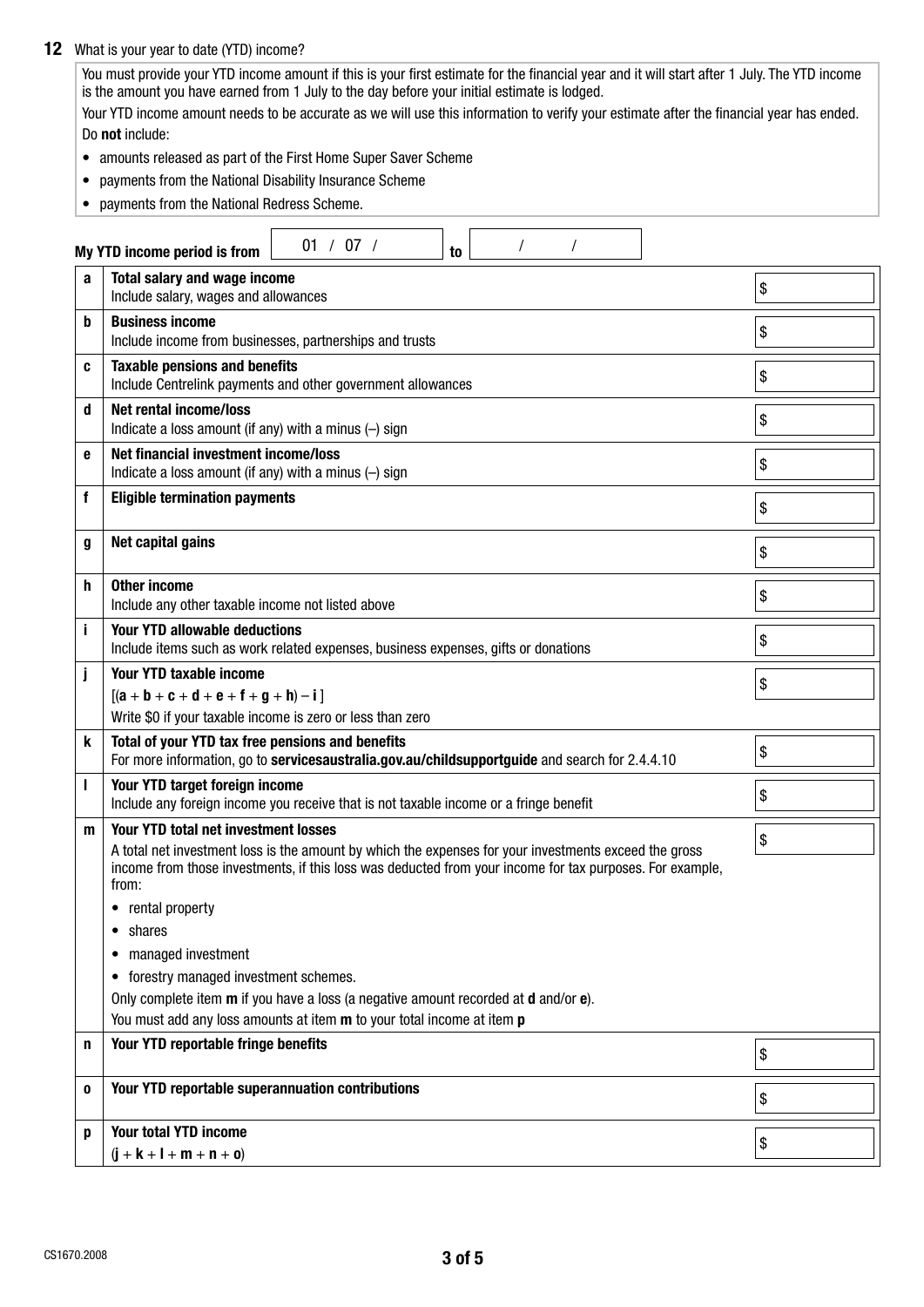### 13 What is your estimated income?

Refer to the dates you gave at question 8, 9 or 10 to work out the income you expect to earn during this period.

Your estimated income amount needs to be accurate as we will use this information to verify your estimate after the financial year has ended.

Do not include:

- amounts released as part of the First Home Super Saver Scheme
- payments from the National Disability Insurance Scheme
- payments from the National Redress Scheme.

My estimated income period is from  $\frac{1}{2}$  /  $\frac{1}{2}$  to  $\frac{30}{100}$  / 06 /

If you are lodging an estimate to begin on the new financial year, and your circumstances change after you lodge that estimate, you can withdraw your estimate before 1 July.

| a | Total estimated salary and wage income<br>Include salary, wages and allowances                                                                                                                                                                                           | \$ |
|---|--------------------------------------------------------------------------------------------------------------------------------------------------------------------------------------------------------------------------------------------------------------------------|----|
| b | <b>Estimated business income</b><br>Include income from businesses, partnerships and trusts                                                                                                                                                                              | \$ |
| C | <b>Estimated taxable pensions and benefits</b><br>Include Centrelink payments and other government allowances                                                                                                                                                            | \$ |
| d | <b>Estimated net rental income/loss</b><br>Indicate a loss amount (if any) with a minus $(-)$ sign                                                                                                                                                                       | \$ |
| e | <b>Estimated net financial investment income/loss</b><br>Indicate a loss amount (if any) with a minus $(-)$ sign                                                                                                                                                         | \$ |
| f | <b>Estimated eligible termination payments</b>                                                                                                                                                                                                                           | \$ |
| g | <b>Estimated net capital gains</b>                                                                                                                                                                                                                                       | \$ |
| h | <b>Estimated other income</b><br>Include any other taxable income not listed above                                                                                                                                                                                       | \$ |
| i | <b>Estimated allowable deductions</b><br>Include items such as work related expenses, business expenses, gifts or donations                                                                                                                                              | \$ |
| j | Your estimated taxable income<br>$[(a + b + c + d + e + f + g + h) - i]$<br>Write \$0 if your taxable income is zero or less than zero                                                                                                                                   | \$ |
| k | Total of your estimated tax free pensions and benefits<br>For more information, go to servicesaustralia.gov.au/childsupportguide and search for 2.4.4.10                                                                                                                 | \$ |
| ı | Your estimated target foreign income<br>Include any foreign income you receive that is not taxable income or a fringe benefit                                                                                                                                            | \$ |
| m | Your estimated total net investment losses<br>A total net investment loss is the amount by which the expenses for your investments exceed the gross<br>income from those investments, if this loss was deducted from your income for tax purposes. For example,<br>from: | \$ |
|   | rental property<br>٠                                                                                                                                                                                                                                                     |    |
|   | shares<br>$\bullet$<br>• managed investment                                                                                                                                                                                                                              |    |
|   | forestry managed investment schemes.                                                                                                                                                                                                                                     |    |
|   | Only complete item <b>m</b> if you have a loss (a negative amount recorded at <b>d</b> and/or <b>e</b> ).<br>You must add any loss amounts at item m to your total income at item p                                                                                      |    |
| n | Your estimated reportable fringe benefits                                                                                                                                                                                                                                | \$ |
| 0 | Your estimated reportable superannuation contributions                                                                                                                                                                                                                   | \$ |
| p | Your total estimated income<br>$(i + k + l + m + n + o)$                                                                                                                                                                                                                 | \$ |